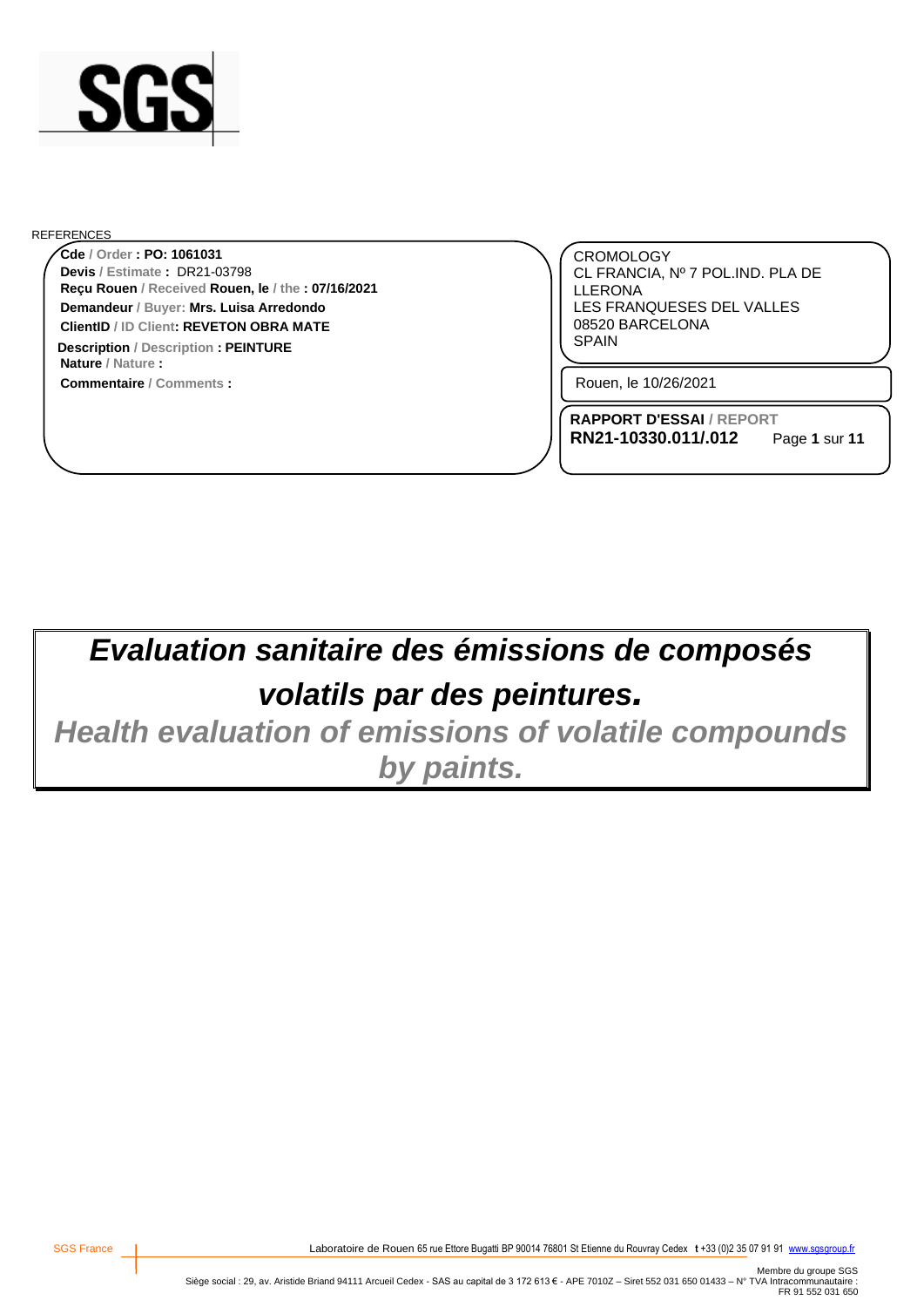

#### *I.***Description de l'échantillon /** *Sample Description*



#### **II.But des analyses /** *Objective of analysis*

L'objectif de cet essai est de caractériser les émissions de composés organiques volatils (COV) et d'aldéhydes (dont formaldéhyde) sur des peintures et d'en réaliser l'évaluation sanitaire selon le protocole européen ECA/IAQ (1997). La classe des émissions de chaque produit doit être déterminée suivant les critères des arrêtés du 19 avril 2011 et du 20 février 2012.

*The objective of this test is to characterize the emissions of volatile organic compounds (VOCs) and aldehydes (including formaldehyde) on paints and to carry out the health evaluation according to the European protocol ECA / IAQ (1997). The class of emissions for each product must be determined according to the criteria of the Orders of April 19, 2011 and February 20, 2012.*

(1) Assays subcontracted in a SGS laboratory (2) Assays subcontracted in a partner laboratory.<br>Abbreviations ME or MO described within the field "parameters" of this report mean "Internal method" (adapting from the referen

The testing report only concerns materials or products submitted for assay. The duplication of this document is only authorized in its entirety without the written permission of the laboratory. The present report is issued

general conditions of services. (Copy available on request).<br>This documents a fister of the Company subject to the Company subject to the Gompany subject to the School of<br>Documents at <u>http://www.ses.com/en/Terms-and-Condi</u> the fullest extent of the law."

Unless otherwise stated the results shown in this test report refer only to the sample(s) tested and such sample(s) are retained for 60 days only (indeed less depending on kind of sample(s)) or more than 60 days according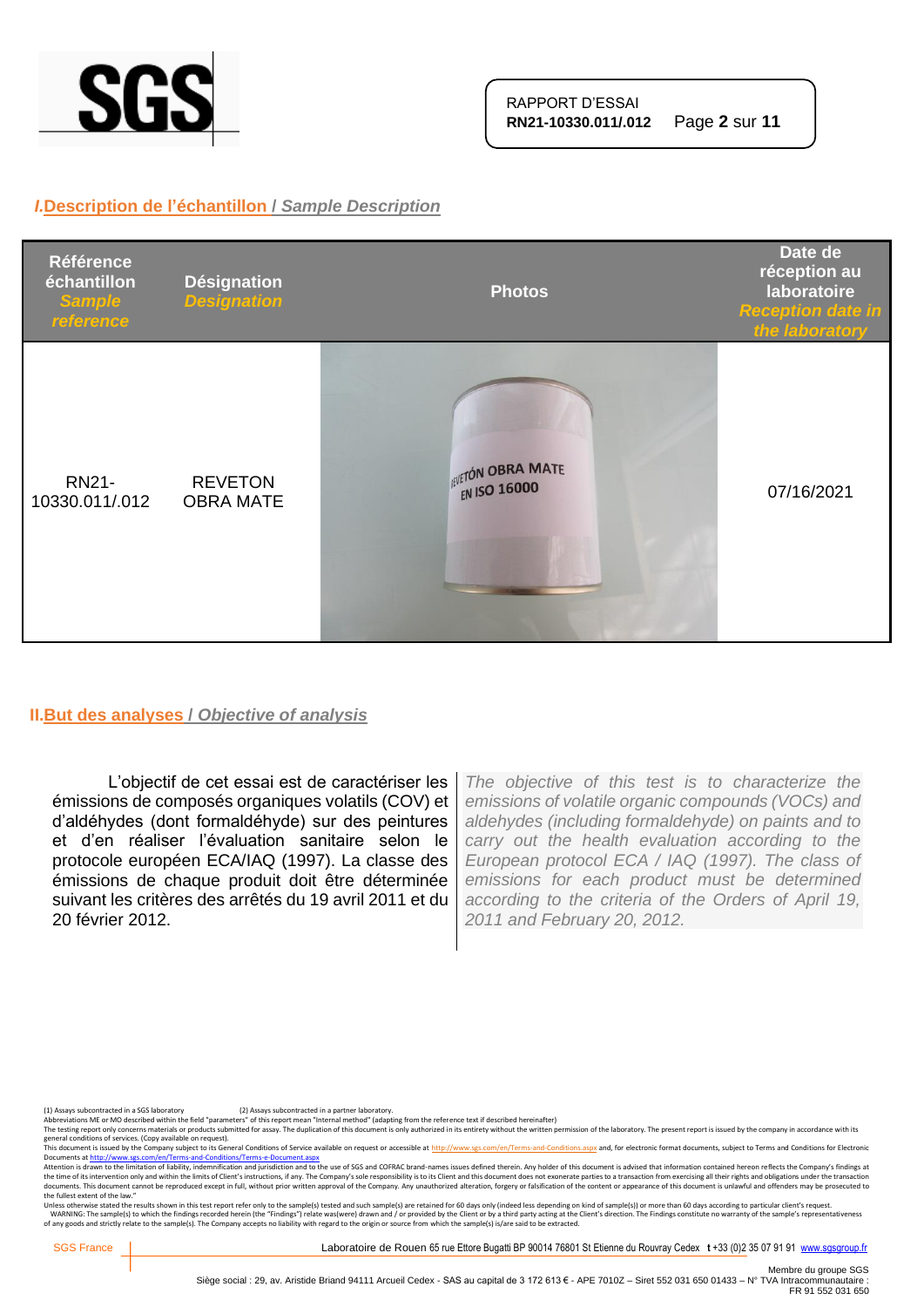

#### **III.Références Méthodes / Method References**

|             |  | Essai réalisé selon les méthodes d'essais   Test carried out according te |
|-------------|--|---------------------------------------------------------------------------|
| suivantes : |  | methods:                                                                  |
|             |  |                                                                           |

- Conditionnement du produit de construction en chambre d'essai de 50.9 litres selon la norme NF EN ISO 16000-9 (08/2006), le décret n°2011-321 du 23 mars 2011 et l'arrêté du 19 avril 2011 modifié par l'arrêté du 28 mai 2009 relatif à l'étiquetage des produits de construction ou de revêtement de mur ou de sol et des peintures et vernis sur leurs émissions de polluants volatils.
- Mesure des COV : prélèvement sur tube TENAX TA et analyse chromatographique par TD/GC/MS selon la norme ISO 16000-6 (03/2012).
- Mesure du formaldéhyde : prélèvement sur cartouche DNPH et analyse chromatographique par HPLC/UV selon la norme ISO 16000-3 (12/2011).

Préparation de l'éprouvette d'essai selon la norme NF EN ISO 16000-11 (08/2006)

• Préparation de l'éprouvette d'essai afin de recréer le scénario type défini dans l'annexe B de la norme NF EN ISO 16000-9, au décret n°2011-321 du 23 mars 2011 et l'arrêté du 19 avril 2011 relatif à l'étiquetage des produits de construction ou de revêtement de mur ou de sol et des peintures et vernis sur leurs émissions de polluants volatils.

to the following tests

- Construction product conditioning in an emission test chamber of 50.9 liters according to standard NF EN ISO 16000-9 (08/2006) and the decree nr. 2011-321 of March 23, 2011 and the by-law of April 19, 2011 modified by the by-law of May 28, 2009 regarding the labelling of construction products and covering the wall or floor and paint and varnish on their emissions of volatile pollutants.
- Measurement of VOC: sampling on TENAX TA tubes and chromatographic analysis by TD / GC / MS according to standard ISO 16000-6 (2012-03).
- Measurement of formaldehyde: sampling on DNPH cartridge and chromatographic analysis by HPLC /UV according to the standard ISO 16000-3 (2011-12)

Preparation of test sample according to standard NF EN ISO 16000-11 (08/2006)

• Preparation of test sample to recreate the scenario type as defined in Annex B of the standard NF EN ISO 16000-9, the decree nr. 2011-321 of March 23, 2011 and the by-law of April 19, 2011 regarding the labelling of construction products and covering the wall or floor and paint and varnish on their emissions of volatile pollutants.

(1) Assays subcontracted in a SGS laboratory (2) Assays subcontracted in a partner laboratory.<br>Abbreviations ME or MO described within the field "parameters" of this report mean "Internal method" (adapting from the referen

The testing report only concerns materials or products submitted for assay. The duplication of this document is only authorized in its entirety without the written permission of the laboratory. The present report is issued

general conditions of services. (Copy available on request).<br>This document is issued by the Company subject to its General Conditions of Service available on request or accessible at <u>http://www.sgs.com/en/Terms-and-Condit</u>

Attention is drawn to the limitation of liability, indemnification and jurisdiction and to the use of SGS and COFRAC brand-names issues defined therein. Any holder of this document is advised that information contained her the fullest extent of the law."

Unless otherwise stated the results shown in this test report refer only to the sample(s) tested and such sample(s) are retained for 60 days only (indeed less depending on kind of sample(s)) or more than 60 days according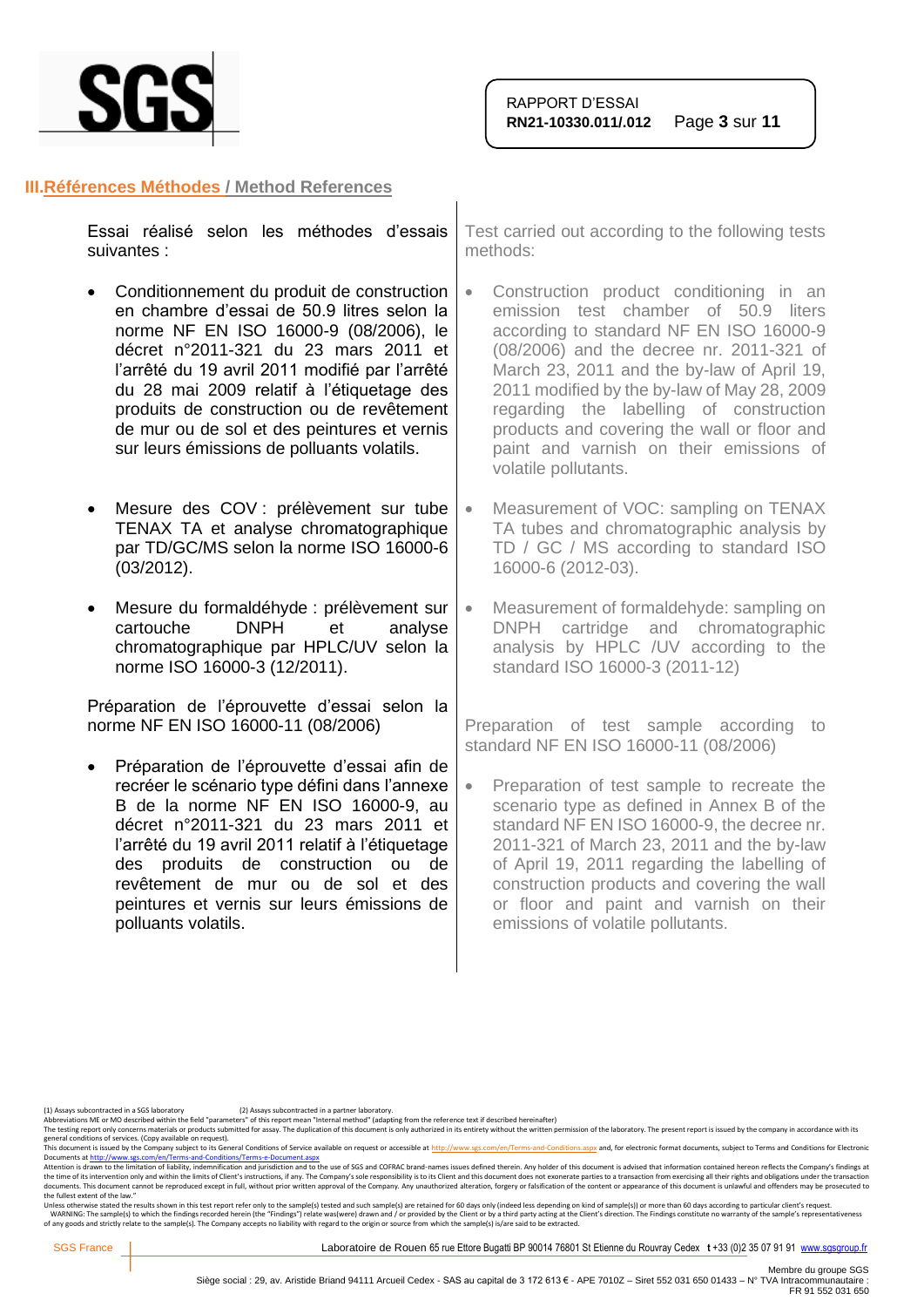

#### Les limites en fonction des étiquetages sont résumées ci-dessous :

*The limits according to the labels are summarized below:*

| <b>CLASSES</b>         | c      | B        | A        | $A^+$   |
|------------------------|--------|----------|----------|---------|
| Formaldéhyde           | >120   | $<$ 120  | < 60     | < 10    |
| Acétaldéhyde           | >400   | < 400    | $<$ 300  | $<$ 200 |
| Toluène                | > 600  | < 600    | $<$ 450  | $<$ 300 |
| Tétrachloroéthylène    | > 500  | < 500    | $<$ 350  | $<$ 250 |
| Xylène                 | >400   | < 400    | $<$ 300  | $<$ 200 |
| 1,2,4-Triméthylbenzène | > 2000 | < 2000   | $<$ 1500 | < 1000  |
| 1,4-Dichlorobenzène    | >120   | < 120    | < 90     | < 60    |
| Ethylbenzène           | >1500  | $<$ 1500 | < 1000   | $<$ 750 |
| 2-Butoxyéthanol        | > 2000 | < 2000   | < 1500   | < 1000  |
| Styrène                | > 500  | < 500    | $<$ 350  | $<$ 250 |
| COVT                   | > 2000 | < 2000   | < 1500   | < 1000  |

(1) Assays subcontracted in a SGS laboratory (2) Assays subcontracted in a partner laboratory.<br>Abbreviations ME or MO described within the field "parameters" of this report mean "Internal method" (adapting from the referen

Abbreviations ME or MO described within the neid "parameters" or this report intent intention of this document is only outhorized in its entirety without the written permission of the laboratory. The present report is issu

general conditions of services. (Copy available on request).<br>This documents a fister of the Company subject to the Company subject to the Gompany subject to the School of<br>Documents at <u>http://www.ses.com/en/Terms-and-Condi</u> the fullest extent of the law."

Unless otherwise stated the results shown in this test report refer only to the sample(s) tested and such sample(s) are retained for 60 days only (indeed less depending on kind of sample(s)) or more than 60 days according

SGS France | Laboratoire de Rouen 65 rue Ettore Bugatti BP 90014 76801 St Etienne du Rouvray Cedex t +33 (0)2 35 07 91 91 [www.sgsgroup.fr](http://www.sgsgroup.fr/)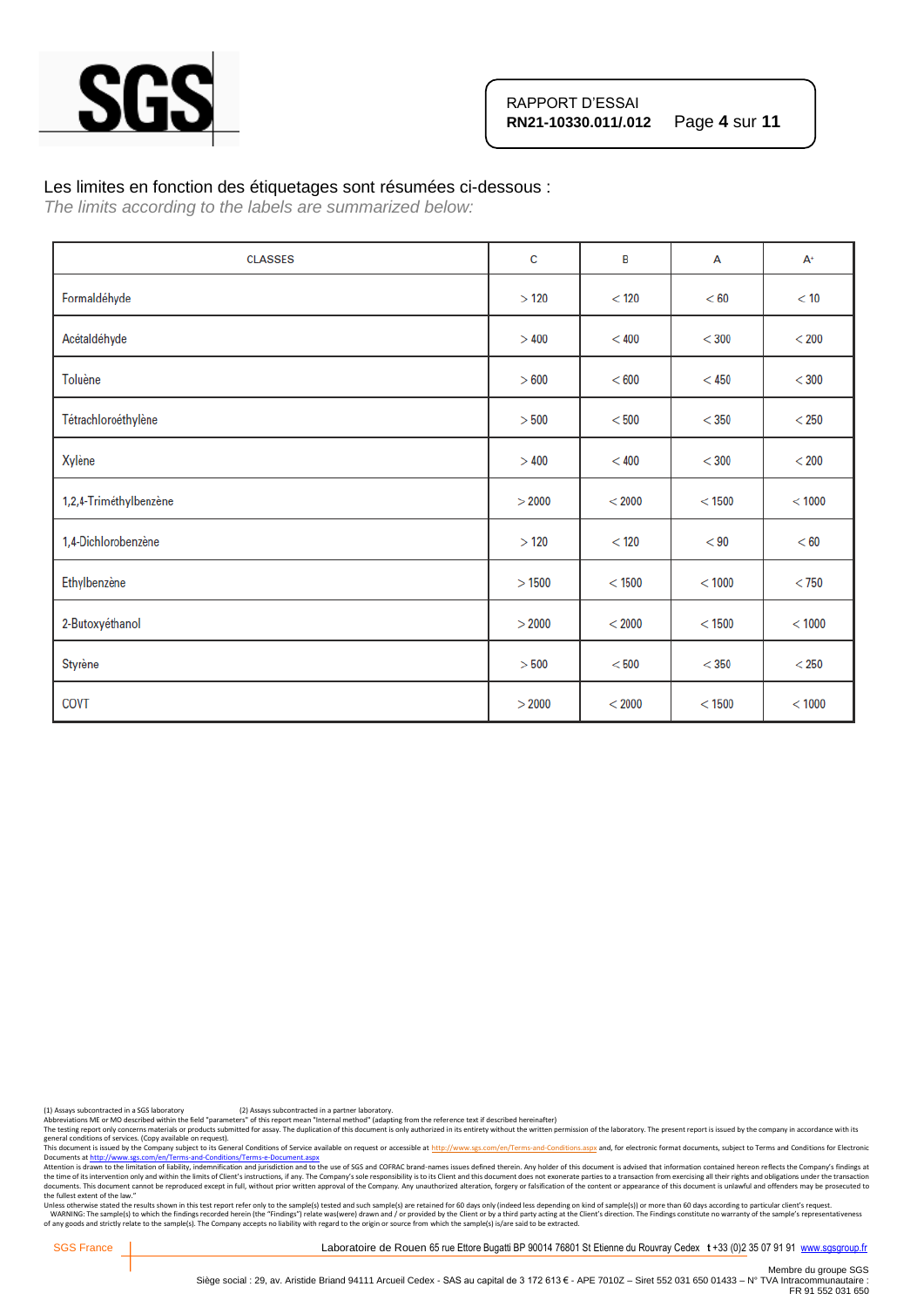

## **IV.Analyses / Analysis.**

## 1) Préparation de l'éprouvette d'essai (1)*./ Preparation of the test sample (1)*

| Méthode de préparation selon la norme NF EN        | Method of preparation according to standard     |  |
|----------------------------------------------------|-------------------------------------------------|--|
| ISO 16000-11 (08/2006) adaptée :                   | NF EN ISO 16000-11 (2006-08) adapted:           |  |
| • Produits liquides : 2 couches de peinture ont    | Liquids product: 2 layers of paint were applied |  |
| été appliquées sur un intervalle de 24 heures      | $\bullet$                                       |  |
| sur un support inerte en verre $(7.14 g \pm 10\%)$ | to an interval of 24 hours on an inert support  |  |
| par couche).                                       | glass $(7.14 g \pm 10\%$ per layer).            |  |
| • Après application, séchage de 72 heures          | • After applying, drying 72 hours before        |  |
| avant début de l'essai et conditionnement en       | beginning the test and conditioning in the test |  |
| chambre d'essai de 50.9 litres.                    | chamber 50.9 litres.                            |  |

(1) Assays subcontracted in a SGS laboratory (2) Assays subcontracted in a partner laboratory.<br>Abbreviations ME or MO described within the field "parameters" of this report mean "Internal method" (adapting from the referen

Abbrevations ML or MU described with the held "parameters" of this report mean "internal methor" ledapting from the reference text if elescibed meremalter) without the written permistion of the laboratory. The present repo

general conditions of services. (Copy available on request).<br>This documents a fister of the Company subject to the Company subject to the Gompany subject to the School of<br>Documents at <u>http://www.ses.com/en/Terms-and-Condi</u> the fullest extent of the law."

Unless otherwise stated the results shown in this test report refer only to the sample(s) tested and such sample(s) are retained for 60 days only (indeed less depending on kind of sample(s)) or more than 60 days according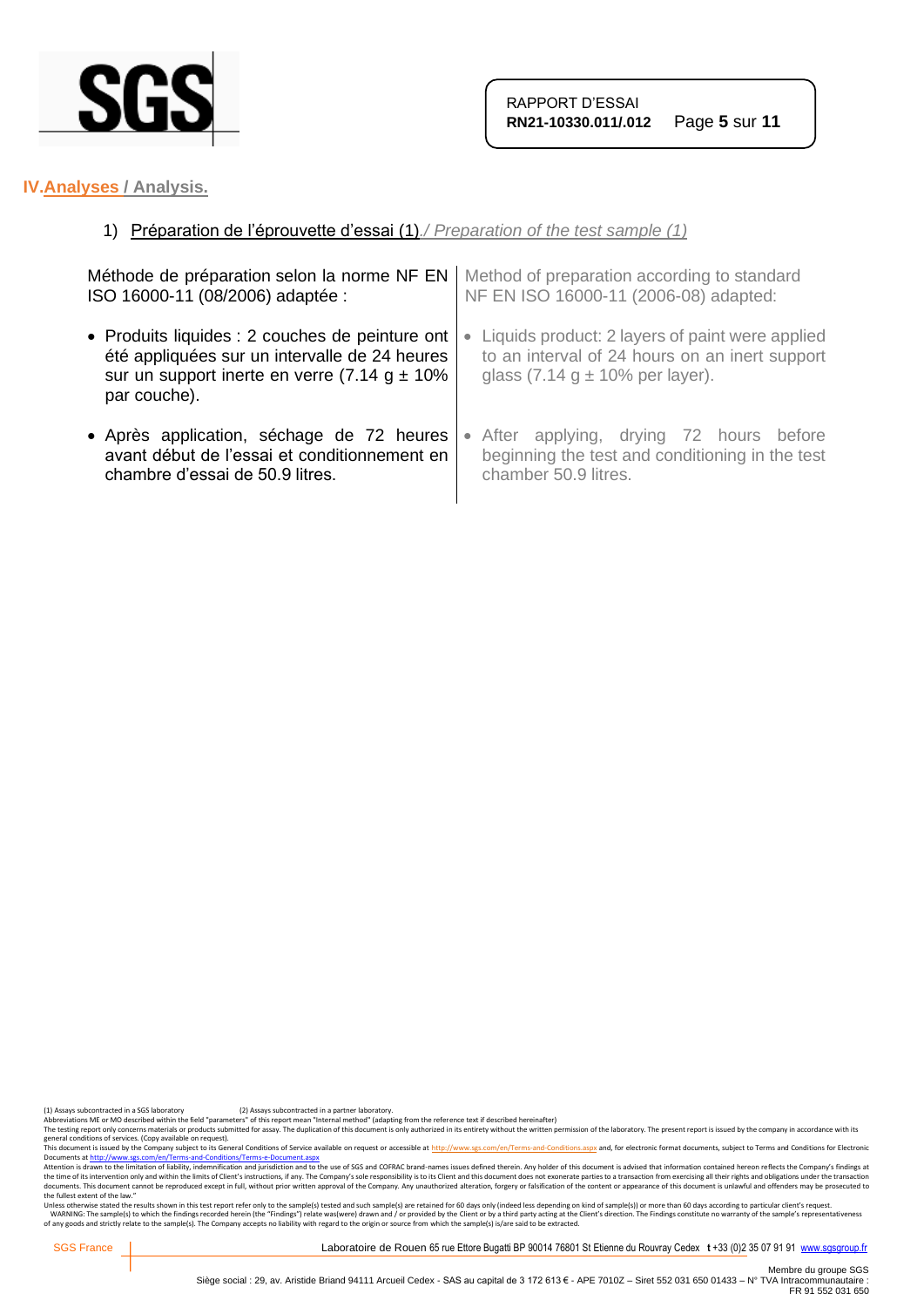

#### *2)* Conditionnement en chambre d'essai d'émission (1) */ Conditioning in emission test chamber (1):*

L'éprouvette d'essai a été conditionnée sous une chambre d'essai d'émission en verre d'un volume de 50.9 litres. Les paramètres d'essai retenus, proches du scénario d'émission **« murs »** de la norme NF EN ISO 16000-9 adaptée, sont présentés dans le tableau ci-dessous.

*The test sample was conditioned under a glass emission test chamber with a volume of 50.9 liters. The selected test parameters, close to the "walls" emission scenario of the NF EN ISO 16000-9 adapted standard, are presented in the table below.*

| <b>Paramètres</b><br>Parameters                                    | <b>Conditions d'essai</b><br><b>Test conditions</b>        |
|--------------------------------------------------------------------|------------------------------------------------------------|
| Scénario<br>Scenario                                               | <b>MUR</b><br><b>WALL</b>                                  |
| Chambre d'essai d'émission<br>Emission test chamber                | Cuve en verre<br>glass vat                                 |
| Volume de la chambre<br>Chamber volume                             | 0.0509 m3                                                  |
| Température<br>Temperature                                         | $23 \pm 2$ °C                                              |
| Humidité relative<br>Relative humidity                             | $50 \pm 5 \%$                                              |
| Surface de l'éprouvette<br>Sample area                             | $500 \text{ cm}^2$                                         |
| Débit d'air<br>Air flow                                            | $0.42$ l.min <sup>-1</sup>                                 |
| Taux de renouvellement d'air<br>Air renewal rate                   | $0.50 h^{-1}$                                              |
| Taux de charge<br>Load rate                                        | 1.00 $m^2.m^{-3}$                                          |
| Débit d'air spécifique surfacique<br>Specific air flow per surface | $0.50 \text{ m}^3 \cdot \text{m}^{-2} \cdot \text{h}^{-1}$ |
| Durée de l'essai<br><b>Test duration</b>                           | 28 jours<br>28 days                                        |

(1) Assays subcontracted in a SGS laboratory (2) Assays subcontracted in a partner laboratory.<br>Abbreviations ME or MO described within the field "parameters" of this report mean "Internal method" (adapting from the referen

The testing report only concerns materials or products submitted for assay. The duplication of this document is only authorized in its entirety without the written permission of the laboratory. The present report is issued

general conditions of services. (Copy available on request).<br>This documents a fister of the Company subject to the Company subject to the Gompany subject to the School of<br>Documents at <u>http://www.ses.com/en/Terms-and-Condi</u> the fullest extent of the law."

Unless otherwise stated the results shown in this test report refer only to the sample(s) tested and such sample(s) are retained for 60 days only (indeed less depending on kind of sample(s)) or more than 60 days according

SGS France | Laboratoire de Rouen 65 rue Ettore Bugatti BP 90014 76801 St Etienne du Rouvray Cedex t +33 (0)2 35 07 91 91 [www.sgsgroup.fr](http://www.sgsgroup.fr/)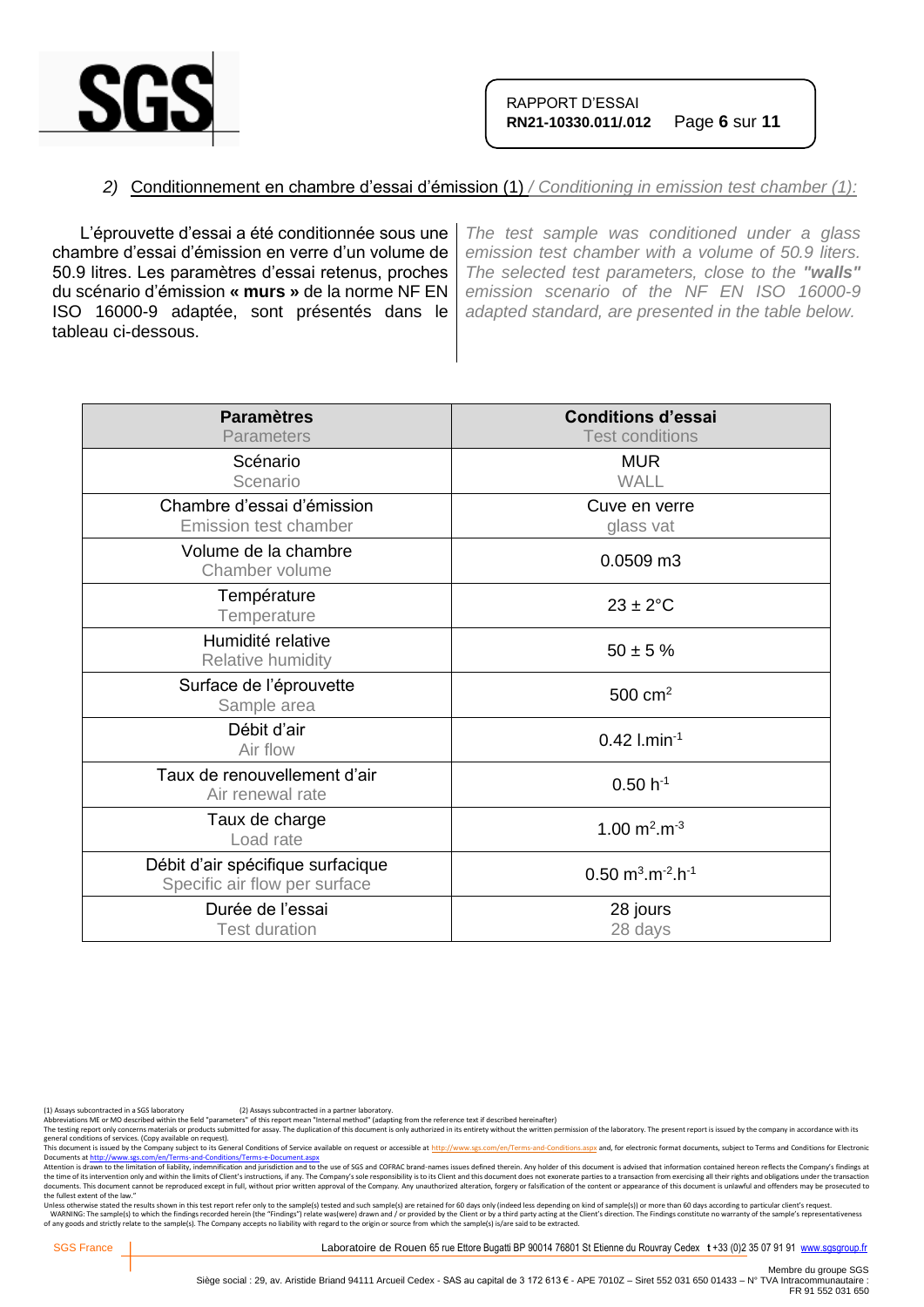

## 3) Conditions de prélèvement des COV et aldéhydes (1) / *VOC and aldehyde sampling conditions (1) :*

Les prélèvements des COV et des aldéhydes par pompage sur support adsorbant spécifique ont été réalisés à 28 jours  $\pm$  1 jour (J28). Les conditions de prélèvement sont présentées dans le tableau ci-dessous. *Samples of VOCs and aldehydes by pumping on a specific adsorbent support were made at 28 days ± 1 jour(D28). The sampling conditions are shown in the table below.*

| <b>Prélèvements</b><br>Sampling           | COV<br><b>VOC</b>          | Aldéhydes<br>Aldehydes |
|-------------------------------------------|----------------------------|------------------------|
| Nombre de tubes<br>Tubes number           | 2                          | 2                      |
| Support adsorbant<br>Adsorbent base       | <b>TENAX TA</b>            | <b>DNPH</b>            |
| Durée de prélèvement<br>Sampling duration | 20 min.                    | 90 min.                |
| <b>Débit</b><br>Flow                      | $200$ ml.min <sup>-1</sup> | 330 ml.min $^{-1}$     |
| Volume prélevé<br>Sampled volume          | 4 I                        | 30 <sub>1</sub>        |

#### **Suivi métrologique de l'essai**

| Paramètres d'essai                      | <b>Moyenne</b><br>sur 28 jours |
|-----------------------------------------|--------------------------------|
| Température (°C)                        | 23.75                          |
| Humidité (% HR)                         | 50.00                          |
| Taux de renouvellement d'air<br>(1/min) | 0.42                           |

| Paramètres d'essai     |      |  |
|------------------------|------|--|
| Surpression (Pa)       |      |  |
| Vitesse de l'air (m/s) | 0.17 |  |

## **Metrological monitoring of test**

| <b>Test parameters</b>  | Average<br>on 28 days |
|-------------------------|-----------------------|
| Temperature (°C)        | 23.75                 |
| Moisture (% HR)         | 50.00                 |
| Air change rate (I/min) | 0.42                  |

| <b>Test parameters</b> |      |  |
|------------------------|------|--|
| Pressure (Pa)          |      |  |
| Air velocity (m/s)     | 0 17 |  |

The testing report only concerns materials or products submitted for assay. The duplication of this document is only authorized in its entirety without the written permission of the laboratory. The present report is issued

general conditions of services. (Copy available on request).<br>This documents a fister of the Company subject to the Company subject to the Gompany subject to the School of<br>Documents at <u>http://www.ses.com/en/Terms-and-Condi</u> the fullest extent of the law."

Unless otherwise stated the results shown in this test report refer only to the sample(s) tested and such sample(s) are retained for 60 days only (indeed less depending on kind of sample(s)) or more than 60 days according

SGS France | Laboratoire de Rouen 65 rue Ettore Bugatti BP 90014 76801 St Etienne du Rouvray Cedex t +33 (0)2 35 07 91 91 [www.sgsgroup.fr](http://www.sgsgroup.fr/)

<sup>(1)</sup> Assays subcontracted in a SGS laboratory (2) Assays subcontracted in a partner laboratory.<br>Abbreviations ME or MO described within the field "parameters" of this report mean "Internal method" (adapting from the referen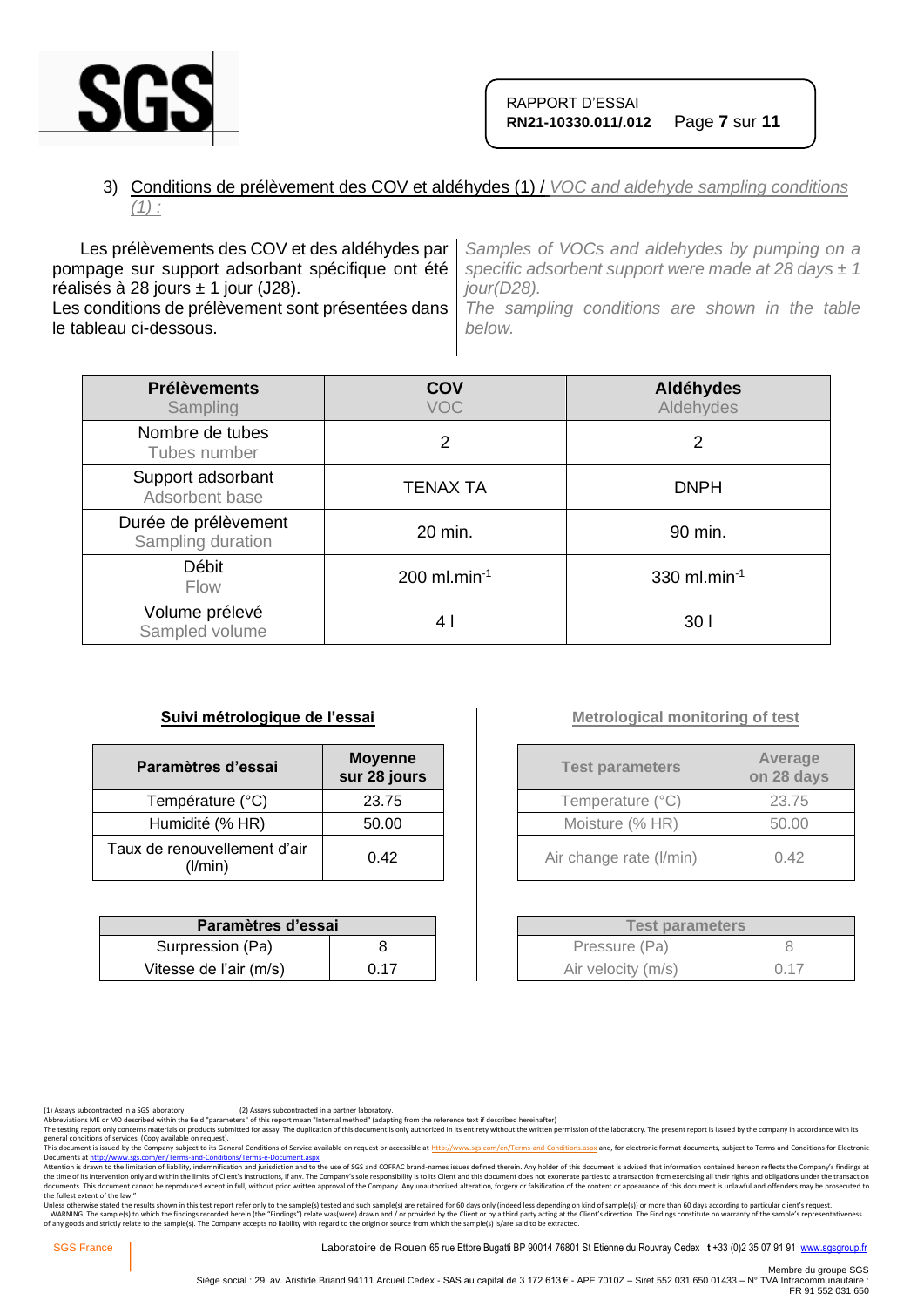

#### 4) Méthodes de mesure des COV et aldéhydes / VOC and aldehyde measurement methods:

| Sampling and analysis of VOCs are carried out in<br>accordance with standard NF ISO 16000-6 adapted.<br>The equipment used for VOC analysis in our<br>laboratory is a Markes thermo-desorber and an<br>Agilent gas chromatograph coupled to a mass<br>spectrometer (MS) for identification and a flame<br>ionization detector (FID) for quantification. Each<br>individual compound is quantified by specific<br>calibration.                    |
|--------------------------------------------------------------------------------------------------------------------------------------------------------------------------------------------------------------------------------------------------------------------------------------------------------------------------------------------------------------------------------------------------------------------------------------------------|
| The total VOC concentration (TVOC) is<br>calculated for the compounds eluting between n-C6<br>hexane and n-C16 hexadecane (included) with the<br>toluene response factor.                                                                                                                                                                                                                                                                        |
| Samples and analysis of aldehydes are carried<br>out in accordance with standard NF ISO 16000-3<br>adapted.<br>Sampling are done on cartridges containing silica gel<br>coated with 2,4-dinitrophenylhydrazine (DNPH). In<br>the laboratory, the cartridges are eluted in 5 ml of<br>acetonitrile. This elution solution is then analyzed by<br>high performance liquid chromatography (HPLC) on<br>WATERS Alliance system or equivalent.<br>a - |
| Aldehydes are identified and quantified by<br>specific calibration.                                                                                                                                                                                                                                                                                                                                                                              |
| The background concentrations of VOCs and<br>carbonyl compounds in the test chamber are<br>controlled by sampling on TENAX tube and the<br>DNPH cartridge before testing. According to levels of<br>contamination measured, the blanks were subtracted<br>from the results.                                                                                                                                                                      |
|                                                                                                                                                                                                                                                                                                                                                                                                                                                  |

general conditions of services. (Copy available on request).<br>This documents a fister of the Company subject to the Company subject to the Gompany subject to the School of<br>Documents at <u>http://www.ses.com/en/Terms-and-Condi</u> the fullest extent of the law."

Unless otherwise stated the results shown in this test report refer only to the sample(s) tested and such sample(s) are retained for 60 days only (indeed less depending on kind of sample(s)) or more than 60 days according

<sup>(1)</sup> Assays subcontracted in a SGS laboratory (2) Assays subcontracted in a partner laboratory.<br>Abbreviations ME or MO described within the field "parameters" of this report mean "Internal method" (adapting from the referen

Abbrevations ML or MU described with the held "parameters" of this report mean "internal methor" ledapting from the reference text if elescibed meremalter) without the written permistion of the laboratory. The present repo

Membre du groupe SGS<br>Siège social : 29, av. Aristide Briand 94111 Arcueil Cedex - SAS au capital de 3 172 613 € - APE 7010Z – Siret 552 031 650 01433 – N° TVA Intracommunautaire :<br>FR 91 552 031 650 FR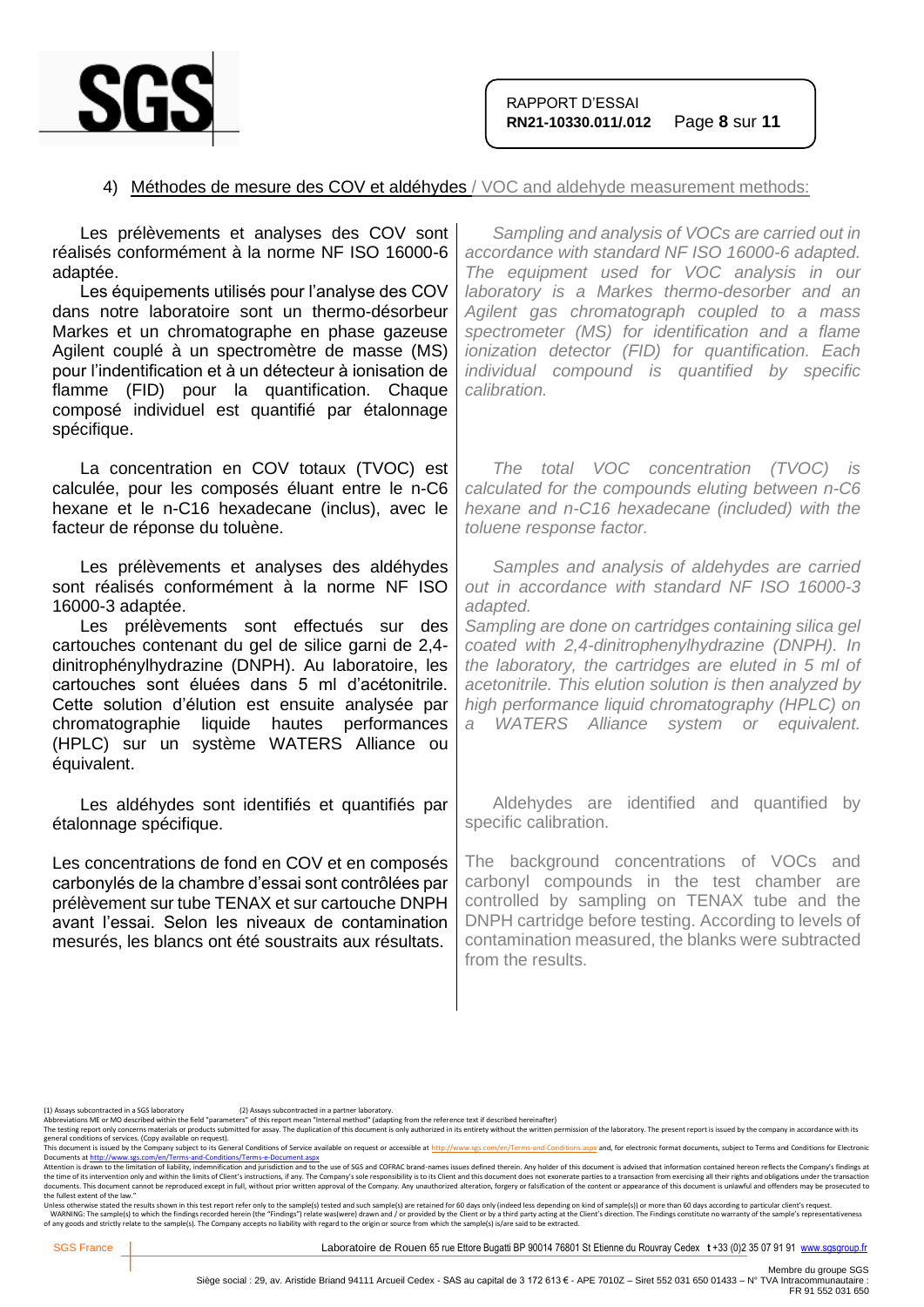

## *5)* Résultats des essais à l'émission / *Result of the emission test*

| Les résultats des analyses selon les normes NF<br>ISO 16000-6 (2012) adaptée et NF ISO 16000-3<br>adaptée (2011) sont présentés dans le tableau ci-<br>dessous.                                                                                                                                                                                                                    | The analysis results according to NF ISO 16000-6<br>(2012) adapted and NF ISO 16000-3 (2011) adapted<br>are presented in the table below.                                                                                                                                                                                                                           |
|------------------------------------------------------------------------------------------------------------------------------------------------------------------------------------------------------------------------------------------------------------------------------------------------------------------------------------------------------------------------------------|---------------------------------------------------------------------------------------------------------------------------------------------------------------------------------------------------------------------------------------------------------------------------------------------------------------------------------------------------------------------|
| Les résultats sont fournis comme la moyenne des<br>2 prélèvements.                                                                                                                                                                                                                                                                                                                 | Results are provided as the average of 2 sampling.                                                                                                                                                                                                                                                                                                                  |
| Les concentrations d'exposition (C) sont calculées<br>selon la formule $C = (SER^*q)/Q$ avec:<br>- SER : la concentration dans la chambre d'essai<br>- q : le débit d'air spécifique au moment de l'essai<br>- Q : le débit d'émission spécifique.                                                                                                                                 | Exposure concentrations (C) are calculated using<br>the formula $C = (SER^*q)/Q$ with<br>- SER: the concentration in the chamber emission<br>- q: the specific air flow at the time of testing<br>- Q: the specific emission rate.                                                                                                                                  |
| Selon le décret n°2011-321 du 23 mars 2011 et<br>l'arrêté du 19 avril 2011 relatif à l'étiquetage des<br>produits de construction ou de revêtement de mur<br>ou de sol et des peintures et vernis sur leurs<br>émissions de polluants volatils, le scénario et le<br>débit d'émission spécifique indiqués dans le<br>tableau ci-dessous ont été appliqué pour ces<br>échantillons. | According to the decree n° 2011-321 of March 23,<br>2011 and the order of April 19, 2011 regarding the<br>Labelling of construction products and covering the<br>wall or floor and paint and varnish on their emissions<br>of volatile pollutants, the scenario and the specific<br>emission rates indicated in the bellow table were<br>applied for these samples: |
| Les résultats sont présentés dans les tableaux des<br>pages suivantes.                                                                                                                                                                                                                                                                                                             | The results are presented in the tables in the<br>following pages.                                                                                                                                                                                                                                                                                                  |

| Débit d'air spécifique au moment de<br>l'essai « q » en $m^3.h^{-1}.m^{-2}$<br>Specific air flow at the time of testing "q"<br>in $m^3 h^{-1} m^{-2}$ | Scénario<br>Scenario | Débit d'émission spécifique « Q »<br>(demandé par le client) en $m^3 \cdot h^{-1} \cdot m^{-2}$<br>Specific emission rate "Q"<br>in $m^3 h^{-1} m^{-2}$ |
|-------------------------------------------------------------------------------------------------------------------------------------------------------|----------------------|---------------------------------------------------------------------------------------------------------------------------------------------------------|
| 0.50                                                                                                                                                  | Murs / Walls         | 0.50                                                                                                                                                    |

(1) Assays subcontracted in a SGS laboratory (2) Assays subcontracted in a partner laboratory.<br>Abbreviations ME or MO described within the field "parameters" of this report mean "Internal method" (adapting from the referen

Abbrevations ML or MU described with the held "parameters" of this report mean "internal methor" ledapting from the reference text if elescibed meremalter) without the written permistion of the laboratory. The present repo

general conditions of services. (Copy available on request).<br>This documents a fister of the Company subject to the Company subject to the Gompany subject to the School of<br>Documents at <u>http://www.ses.com/en/Terms-and-Condi</u> the fullest extent of the law."

Unless otherwise stated the results shown in this test report refer only to the sample(s) tested and such sample(s) are retained for 60 days only (indeed less depending on kind of sample(s)) or more than 60 days according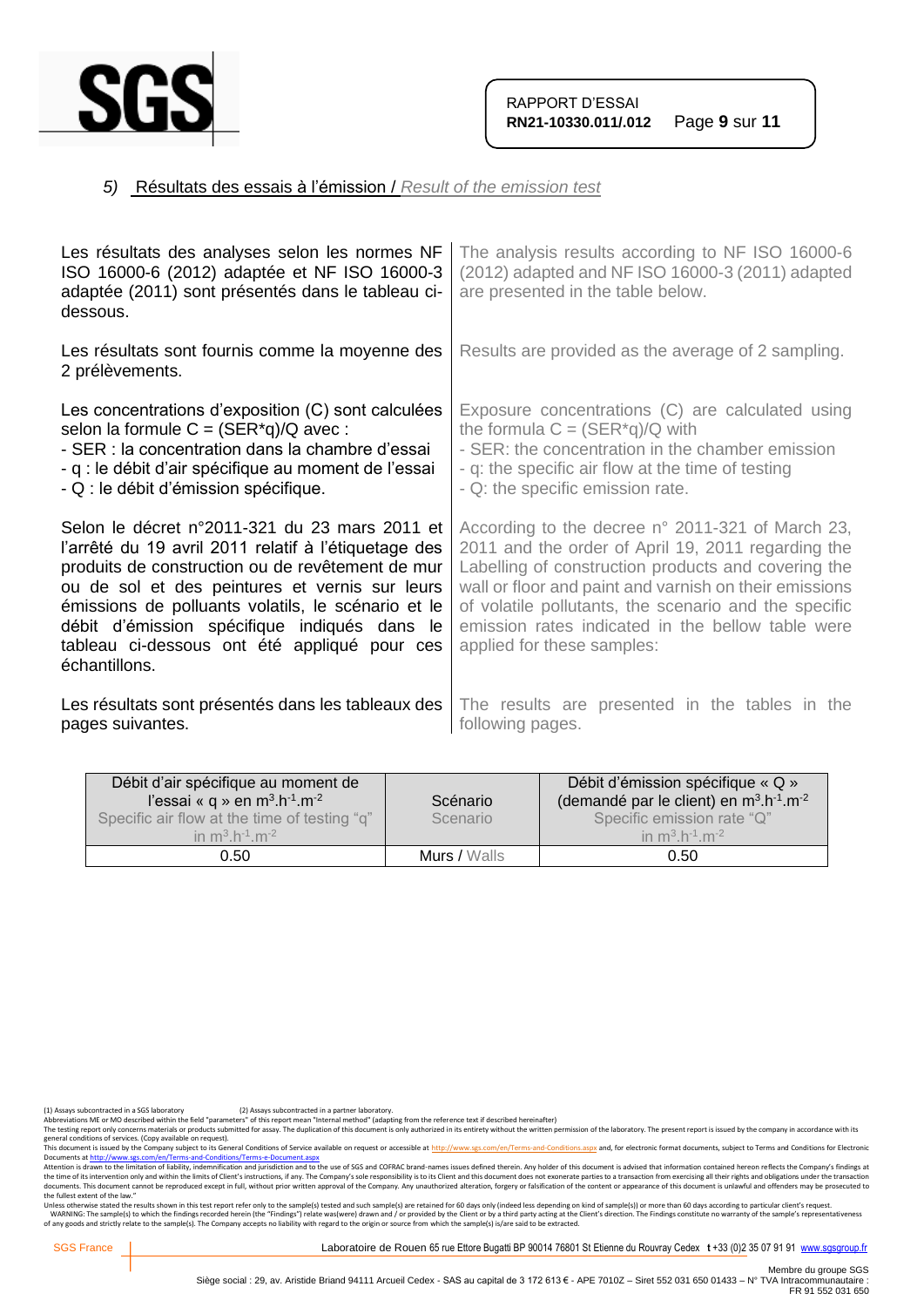

## **RESULTATS / RESULTS**

| Paramètre testé<br><b>Tested parameters</b>                                                                        | Concentration d'exposition ( $\mu$ g.m <sup>-3</sup> )<br>Exposure concentration ( $\mu$ g.m <sup>-3</sup> ) | <b>Classe d'émission</b><br>Class of emission |
|--------------------------------------------------------------------------------------------------------------------|--------------------------------------------------------------------------------------------------------------|-----------------------------------------------|
| <b>TVOC (28j)</b>                                                                                                  | 100                                                                                                          | A+                                            |
| Toluène                                                                                                            | $30$                                                                                                         | A+                                            |
| Tétrachloroethylène                                                                                                | $<$ 25                                                                                                       | $A+$                                          |
| Ethylbenzène                                                                                                       | < 75                                                                                                         | $A+$                                          |
| Xylène                                                                                                             | $20$                                                                                                         | A+                                            |
| Styrène                                                                                                            | $<$ 25                                                                                                       | A+                                            |
| 1,2,4-Triméthylbenzène                                                                                             | < 100                                                                                                        | A+                                            |
| 1,4-Dichlorobenzène                                                                                                | < 6                                                                                                          | A+                                            |
| 2-Butoxyéthanol                                                                                                    | < 100                                                                                                        | A+                                            |
| Formaldéhyde                                                                                                       | 9                                                                                                            | $A+$                                          |
| Acétaldéhyde                                                                                                       | $20$                                                                                                         | A+                                            |
| Emissions dans l'air intérieur* (classe la plus pénalisante)<br>Emissions to indoor air* (the most critical class) |                                                                                                              | $A+$                                          |

La classe d'émission est établie sur la base des mesures réalisées après 28 jours en chambre | measurements made after 28 days. d'essai.

The class of emission is established based on

(1) Assays subcontracted in a SGS laboratory (2) Assays subcontracted in a partner laboratory.<br>Abbreviations ME or MO described within the field "parameters" of this report mean "Internal method" (adapting from the referen

The testing report only concerns materials or products submitted for assay. The duplication of this document is only authorized in its entirety without the written permission of the laboratory. The present report is issued

general conditions of services. (Copy available on request).<br>This documents a fister of the Company subject to the Company subject to the Gompany subject to the School of<br>Documents at <u>http://www.ses.com/en/Terms-and-Condi</u> the fullest extent of the law."

Unless otherwise stated the results shown in this test report refer only to the sample(s) tested and such sample(s) are retained for 60 days only (indeed less depending on kind of sample(s)) or more than 60 days according